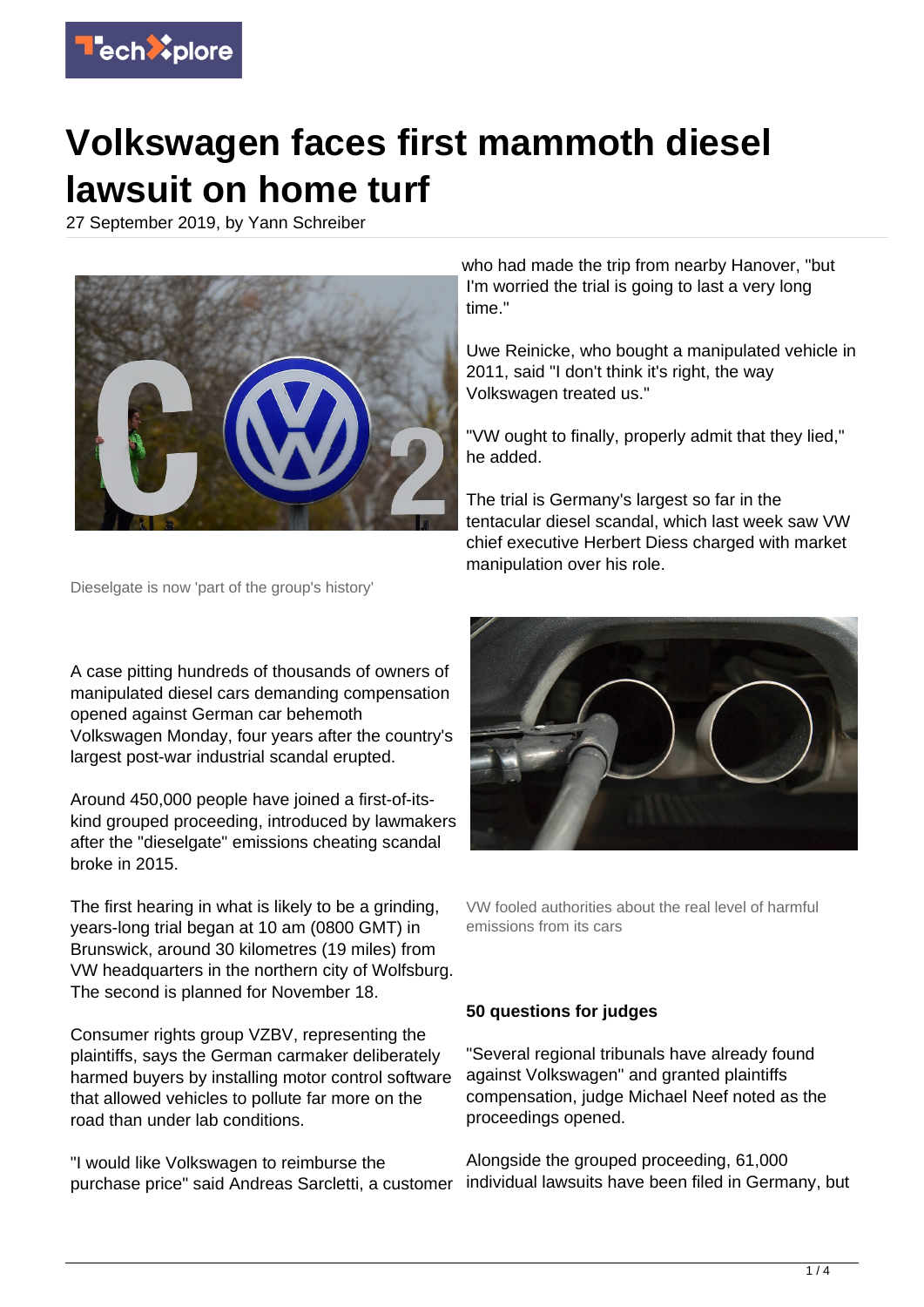

Brunswick may not follow those earlier rulings.

Of the around 50 questions about the case judges must decide on, whether Volkswagen "caused harm" by acting "dishonestly" will be "one of the central, difficult questions," Neef added.

"We're confident of our chances, since Volkswagen committed fraud," VZBV lawyer Ralph Sauer told AFP ahead of the hearing.

VW lawyer Martine de Lind van Wijngaarden countered that there was "no harm and no basis to this claim" because "hundreds of thousands of cars imagine". are used" on the roads without problem.

Judges said that even if they find there was harm, the amount diesel owners receive in compensation would be based on the present-day market value—not the original purchase price.



A lot of files to get through

Every owner registered in the trial will have to claim individually, even if the plaintiffs were to win the case.

VW thinks a final judgement could arrive in 2023 at the earliest, if the case is appealed all the way to the Federal Court of Justice.

Individual proceedings could then take at least another year—in the court of first instance.

By then, the cars' market value will have further eroded, making a buyback cheaper for the firm.

Instead, the judges mentioned the possibility of a settlement, while allowing that such talks "would not be easy" given duplicates and foreign residents on the list of plaintiffs.

The VZBV says it is "open" to an out-of-court settlement but "in that case, VW would have to pay a significant sum after all," Mueller told AFP.

VW for its part finds a mass settlement "hard to



Most of VW's fines payments have gone to the US

## **30 billion euros**

Since 2015, when Volkswagen admitted to manipulating 11 million vehicles worldwide to fool emissions tests, the scandal has cost the group over 30 billion euros (\$33 billion) in fines, compensation and legal costs.

Most of that sum—\$22 billion—has gone to the US, while in Germany VW has so far paid just 2.3 billion euros spread across three fines.

Alongside car owners, investors are claiming damages for losses they suffered when the group's share price plummeted after it came clean.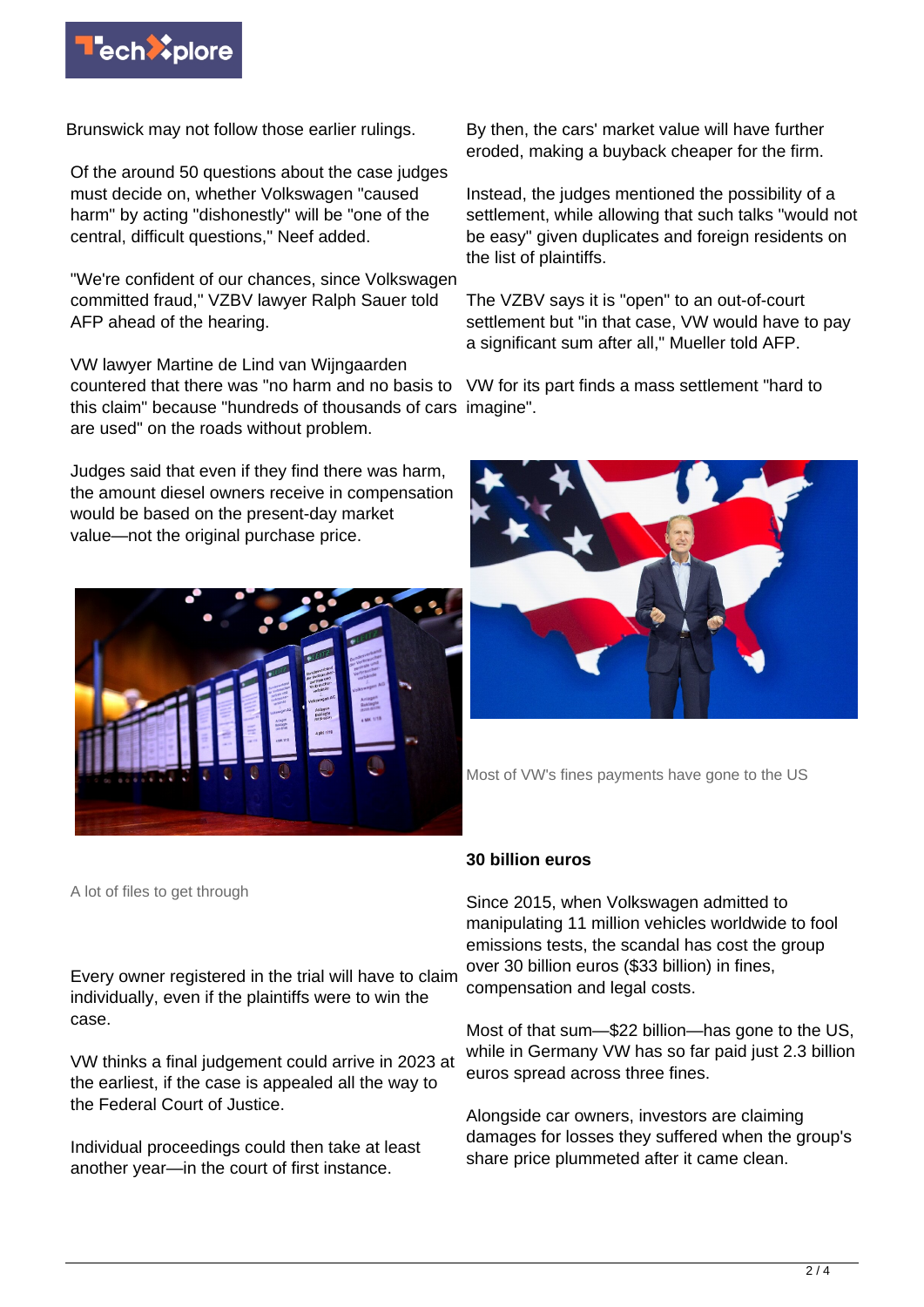

And earlier this week, chief executive Herbert Diess and supervisory board chief Hans Dieter Poetsch were charged with market manipulation.

Former chief executive Martin Winterkorn, who stepped down over the scandal, has been also charged with fraud.

Away from the legal battlegrounds, "dieselgate" has sped up the fuel's decline from its status as lowercarbon alternative to petrol, favoured with government subsidies.



The clouds of scandal still haven't blown away

In Germany, its market share among new registrations has fallen from 46 to 33 percent. Car bans are also looming in some city centres because of the level of nitrogen oxides (NOx) emissions.

The diesel scandal is "part of the group's history" just like the famous Beetle and Golf models, says VW brand chief Ralf Brandstaetter.

"The diesel crisis was a catalyst for our transformation," Brandstaetter told AFP in a recent interview, pointing to VW's 30 billion euro investment in a new electric range to "regain society's respect".

## © 2019 AFP

APA citation: Volkswagen faces first mammoth diesel lawsuit on home turf (2019, September 27)